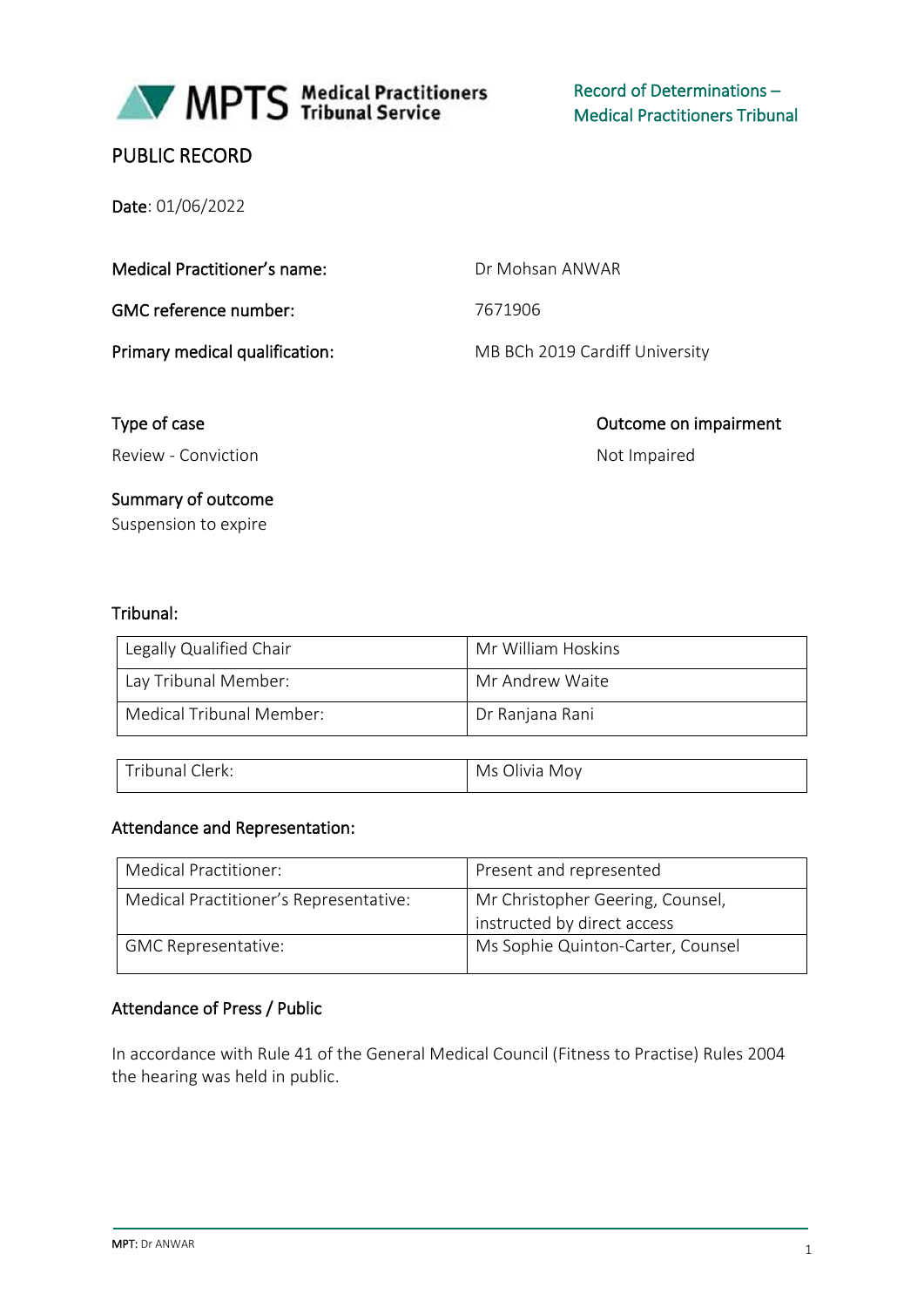# Overarching Objective

Throughout the decision making process the tribunal has borne in mind the statutory overarching objective as set out in s1 Medical Act 1983 (the 1983 Act) to protect, promote and maintain the health, safety and well-being of the public, to promote and maintain public confidence in the medical profession, and to promote and maintain proper professional standards and conduct for members of that profession.

# Determination on Impairment - 01/06/2022

1. At this review hearing the Tribunal has to decide in accordance with Rule 22(1)(f) of the General Medical Council (GMC) (Fitness to Practise) Rules 2004, as amended ('the Rules') whether Dr Anwar's fitness to practise remains impaired by reason of his conviction.

# Background

# The 2021 Hearing

2. Dr Anwar's case was first considered by a Medical Practitioners Tribunal in February 2021 ('the 2021 Tribunal'). The hearing went part-heard twice and concluded on 21 May 2021.

3. Dr Anwar gained his primary medical qualification from Cardiff University in 2019. At the time of the events which give rise to the allegation, Dr Anwar was a fifth-year medical student undertaking his final year of placements in Bangor, North Wales.

4. The facts found proved at the 2021 hearing can be summarised as follows: on 8 June 2020, at Caernarfon Magistrates' Court, he was convicted of possessing three extreme pornographic images (XXX), which were grossly offensive, disgusting or otherwise of an obscene character and possession of an indecent image, namely a Category A photograph of a child, between 16 October 2018 and 28 January 2019. On 7 July 2020 Dr Anwar was sentenced to a Community Order to carry out unpaid work for 300 hours within 12 months in respect of each charge and to register with the police in accordance with the Sexual Offences Act 2003 for five years.

5. At the time of his arrest on 13 October 2019, police seized Dr Anwar's phone. The police investigation showed that the images in question, were in fact, four videos. The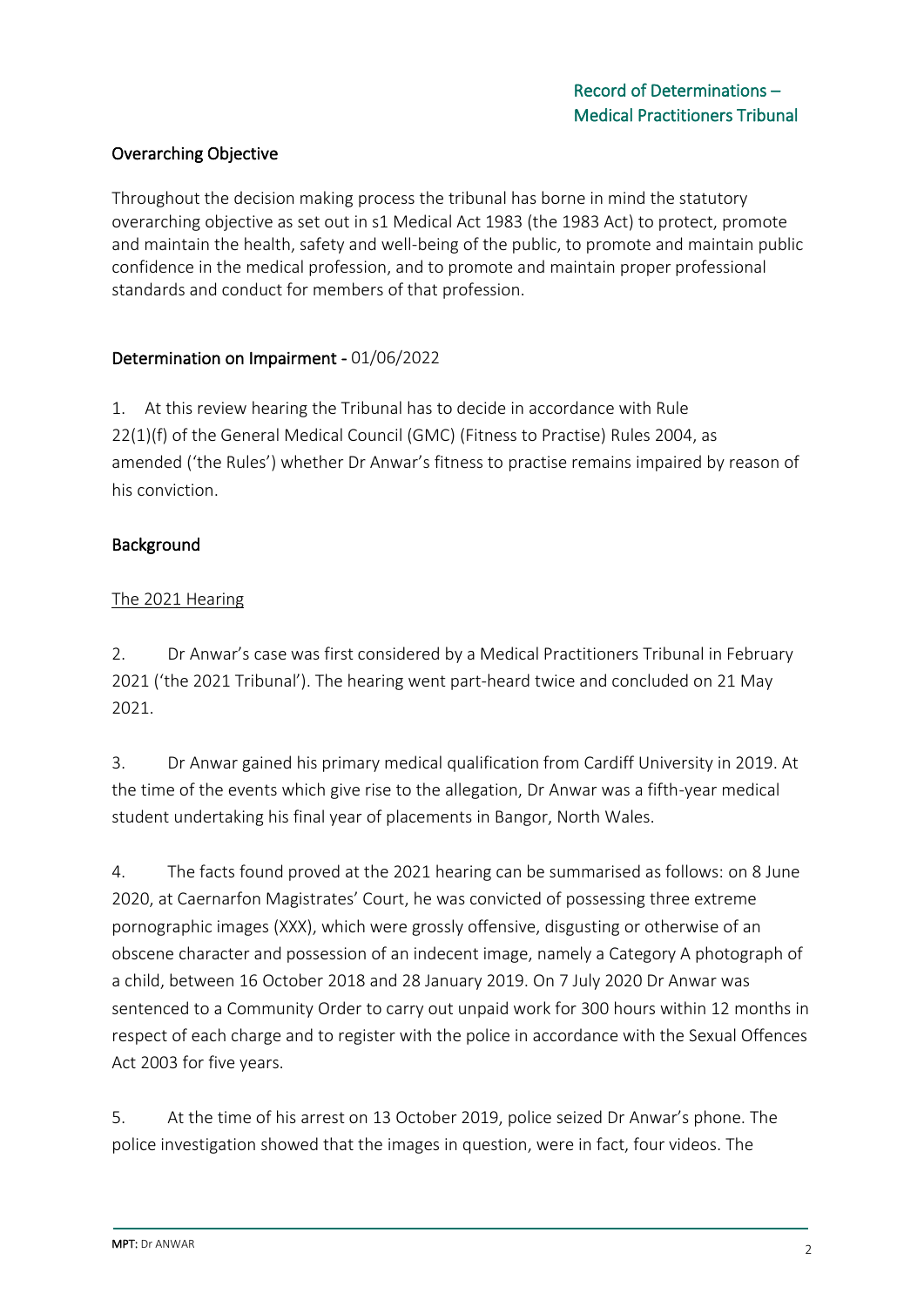Category A indecent image XXX. The remaining three videos all show adults engaging in sexual activity with animals. Some content appears to show distress either by the human or the animal involved.

6. The images were circulated by members of two separate group chats on the 'WhatsApp' messaging application. One group was from a local rugby club and comprised 54 men and the other group were members of a local gym and comprised 19 men. Dr Anwar was a member of both groups.

7. During the course of his first police interview on 13 October 2019, Dr Anwar denied receiving or watching the images and any other wrongdoing. Following his arrest and interview he was released on police bail pending further investigation. Dr Anwar was interviewed again on 18 February 2020 when he again denied any wrongdoing and he also denied knowing how the images came to be on his mobile phone. He denied watching the videos in question and told the police that others may have accessed his telephone and caused the images to be downloaded. Within two days of this interview, Dr Anwar contacted the police requesting a further interview. This interview took place on 13 March 2020 when he fully admitted being in possession of the videos, although he maintained he did not download them. He stated that they were downloaded by virtue of the automatic settings in the 'WhatsApp' application. Dr Anwar also admitted watching the videos in question.

8. Dr Anwar was charged on 3 April 2020 with the offences as set out in the allegation, he pleaded guilty on 8 June 2020 and was sentenced on 7 July 2020.

9. On 3 April 2020, Dr Anwar referred himself to the General Medical Council (GMC) and thereafter kept the GMC updated on the progress of his case by email.

10. At the outset of the 2021 hearing, through his counsel, Mr Christopher Geering, Dr Anwar made admissions to all paragraphs and sub-paragraphs of the Allegation and the Tribunal announced the paragraphs and sub-paragraphs of the Allegation as admitted and found proved.

11. The 2021 Tribunal was satisfied that while Dr Anwar's viewing and commenting on the videos did not pose a direct risk to patient safety, it considered that his actions perpetuated the market for such images including the market for indecent images of children. Additionally, the Tribunal was of the view that Dr Anwar failed to acknowledge or to act on his safeguarding responsibilities. The 2021 Tribunal also considered that in failing to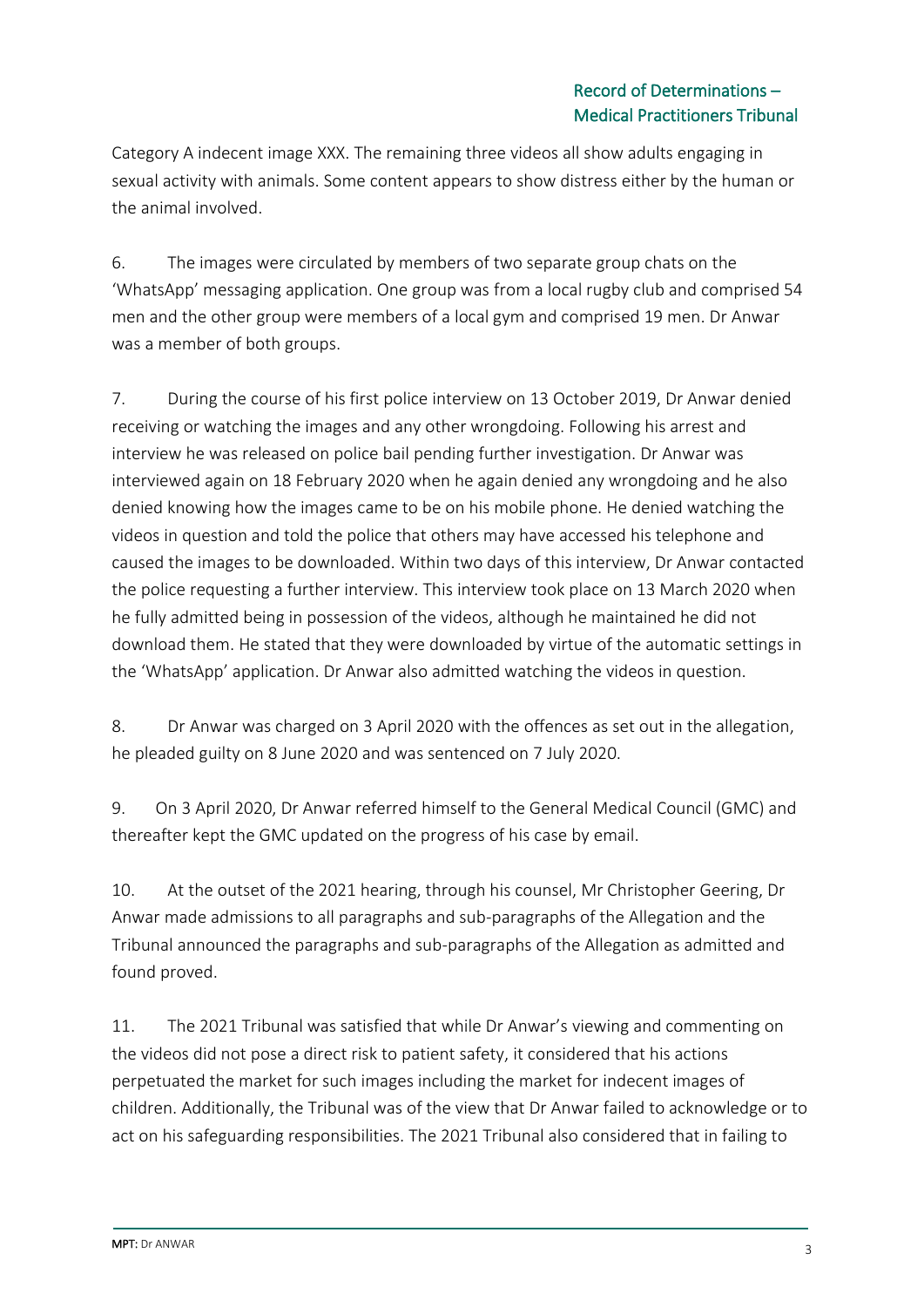report the images to the authorities, Dr Anwar failed to protect, promote or maintain the health, safety and well-being of the public. The 2021 Tribunal further considered that Dr Anwar's conviction was such as to damage public confidence in the medical profession and was inconsistent with the promotion and maintenance of proper professional standards of conduct for the members of that profession. In addition, the 2021 Tribunal considered that Dr Anwar's conduct and conviction breached fundamental tenets of the profession as well as Good Medical Practice (GMP).

12. The 2021 Tribunal considered that in light of the serious nature of Dr Anwar's conviction, public confidence in the medical profession would be seriously undermined if a finding of impaired fitness to practise were not made and in light of this the 2021 Tribunal concluded that Dr Anwar's fitness to practise was impaired by reason of his conviction.

13. The 2021 Tribunal determined to suspend Dr Anwar for a period of 12 months. It considered that a 12 month suspension was the minimum period to mark the seriousness of the misconduct found and would send a signal to Dr Anwar, the profession and the public about what it regarded as behaviour unbefitting a registered doctor. The Tribunal also considered that a 12-month suspension would ensure that Dr Anwar had adequate time to further develop his insight and undertake further remediation.

14. The 2021 Tribunal determined to direct a review of Dr Anwar's case. It considered that it would assist a reviewing Tribunal if Dr Anwar provided:

- Evidence of how his insight has developed further;
- Evidence of Dr Anwar putting into practice his various coping mechanisms, for example, any continuing engagement with relevant professionals and details of any updated assessments they may have made in relation to his insight, remediation and future risk;
- A further reflective statement clearly demonstrating any action taken and addressing why he missed such obvious signs in respect of the illegality of the content or the necessity to safeguard the child and why this element of his behaviour was so lacking. A future tribunal would also benefit from evidence of Dr Anwar's reflections on the animal welfare issues raised in the case;
- evidence that there has been no repetition of the conduct giving rise to the conviction;
- evidence of continuing professional development and how he has kept his medical skills and knowledge up to date;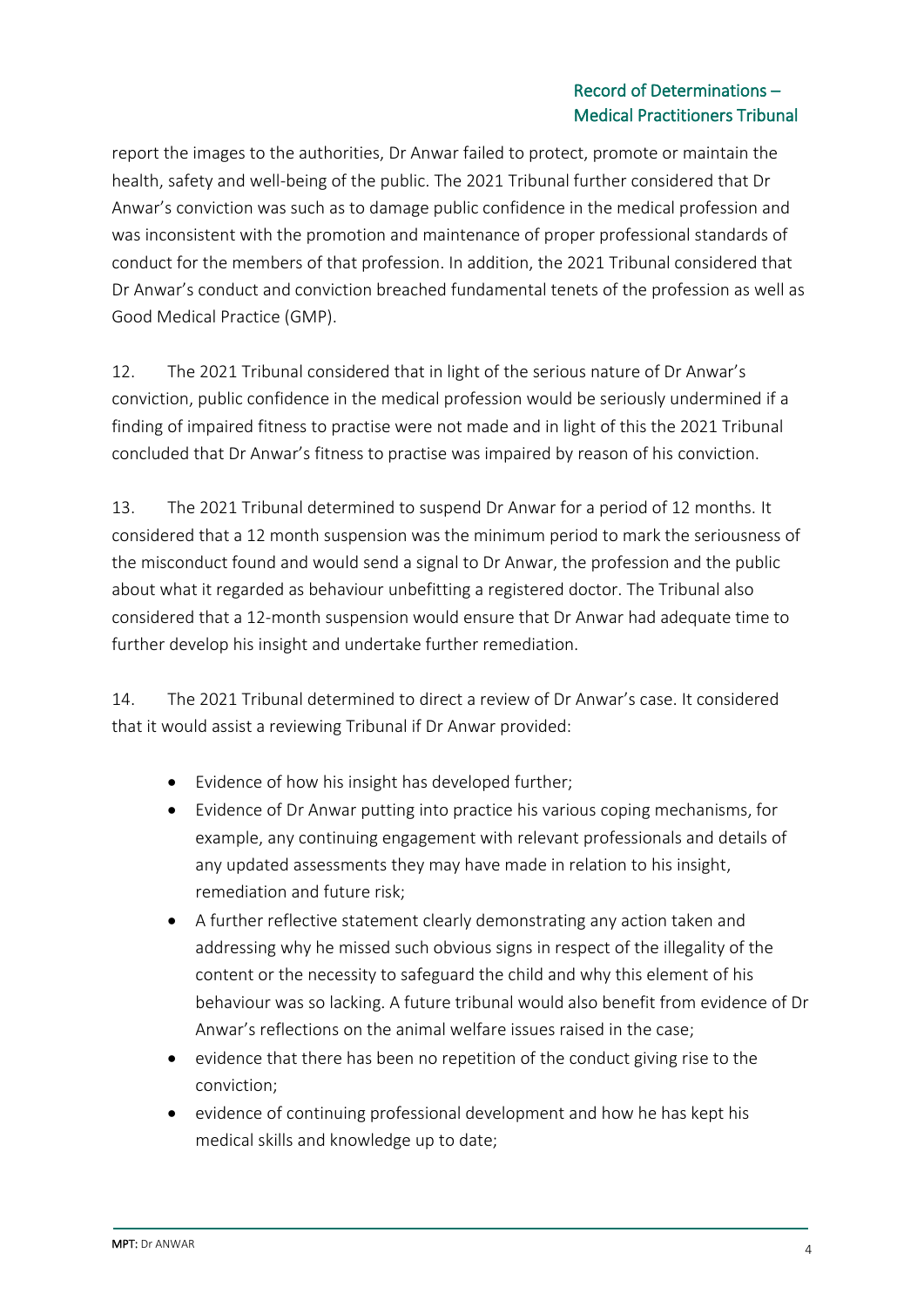• any other relevant evidence he wishes to present to assist the reviewing tribunal.

## Today's Review Tribunal

## The Evidence

15. The Tribunal has taken into account all the evidence received, including:

- Record of Determinations from Dr Anwar's 2021 hearing
- Various email correspondence between the GMC and Dr Anwar
- A defence bundle containing:
	- o Reflections and further reading
	- o Testimonials
	- o Qualifications
	- o Certificates

# Submissions of Ms Quinton-Carter, on behalf of the GMC

16. On behalf of the GMC, Ms Quinton-Carter submitted that the GMC is neutral on the matter of impairment in the case of Dr Anwar and submitted that the GMC will not be advancing a positive case that Dr Anwar remains impaired at this stage in proceedings.

17. Ms Quinton-Carter went on accept that there has been 'significant development' in Dr Anwar's insight during the 12 month period of suspension and that the remediation work he has undertaken has demonstrated his deep remorse into his conduct.

18. Ms Quinton-Carter concluded that given the particulars of this case, impairment is a matter for this Tribunal to determine as the GMC are neutral.

## Submissions of Mr Geering, on behalf of Dr Anwar

19. On behalf of Dr Anwar, Mr Geering submitted that Dr Anwar is no longer impaired by reason of his conviction.

20. Mr Geering reminded the Tribunal that 2021 Tribunal found that the conduct was not driven by sexual gratification, that the risk of repetition was low and that Dr Anwar had 'developing' insight.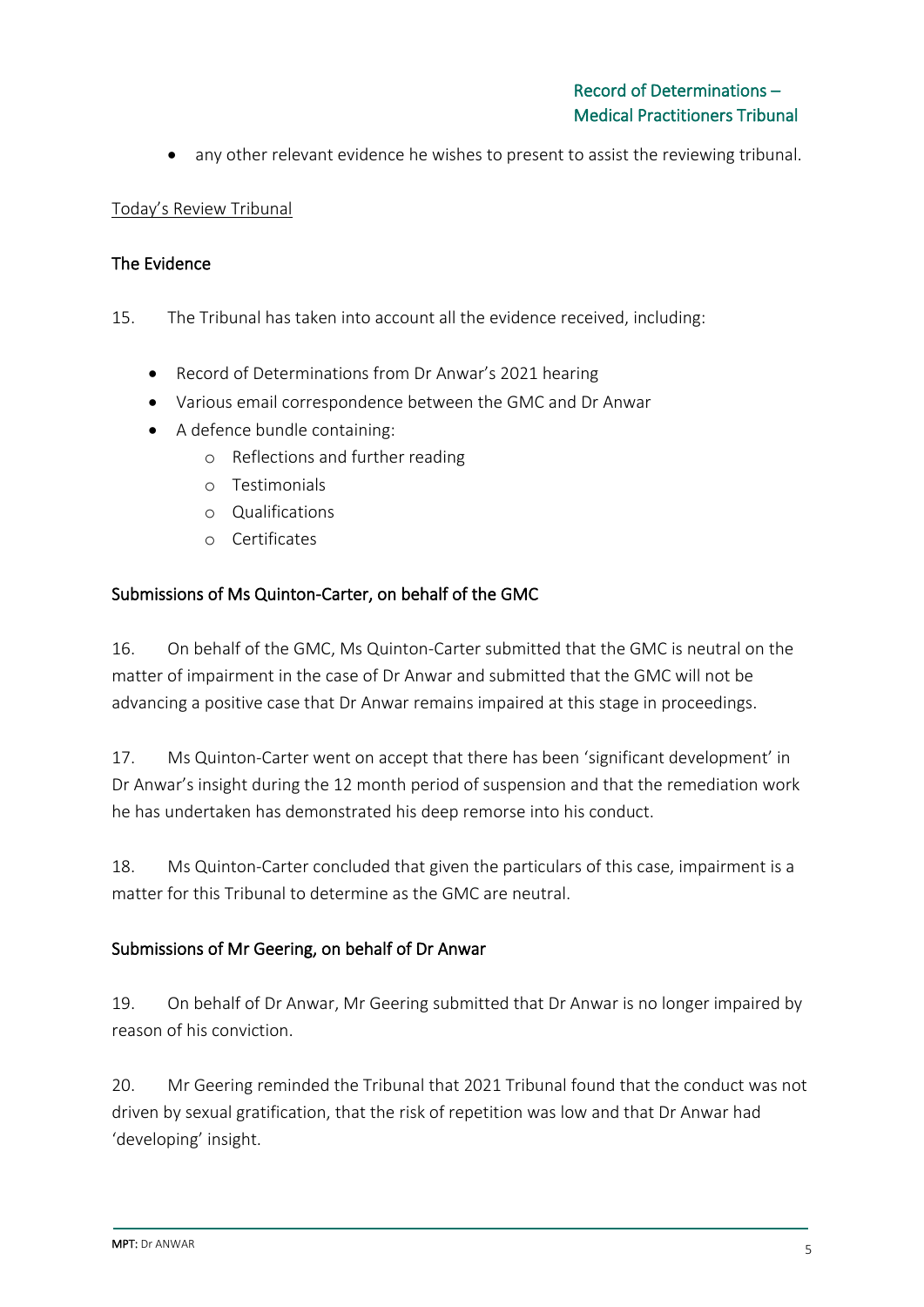21. Mr Geering stated that it has been almost three and a half years since the initial conduct took place and submitted that although Dr Anwar has been subject to a great deal of stress due to these proceedings, he has not engaged in any similar behaviour during this time.

22. Mr Geering submitted that the Tribunal can be confident that Dr Anwar's actions in trying to seek social acceptance was the product of immaturity and stupidity and does not represent the man before the Tribunal today nor the doctor he hopes to become.

23. Mr Geering submitted that it is clear that Dr Anwar has reflected further on these proceedings by reading 'voluminously' on child exploitation and the impact on the children and animals involved in such crime. Mr Geering drew the Tribunal's attention to Dr Anwar's reflective statement where he speaks in depth about what he now understands those impacts to be. Mr Geering also drew the Tribunal's attention to Dr Anwar's references and testimonials where a very large number of professional colleagues, friends, and neighbours who were fully aware of the nature of Dr Anwar's conviction spoke highly of Dr Anwar as an individual.

24. On the subject of Dr Anwar having to sign the sex offenders register until 2025, Mr Geering submitted that there is no principle which states that a doctor cannot return to unrestricted practice whilst being on the sex offenders register. Mr Geering referred the Tribunal to paragraph 58 of *Obukofe v General Medical Council* [2014] EWHC 408 (Admin), in which Popplewell J stated, with regard to the well-known principle in *Fleischmann [CRHCP v The General Dental Council and Fleishmann]* [2005] EWHC 87 (Admin) that a professional should not normally be permitted to resume practice whilst serving a sentence for a serious criminal offence:

*'It appears to me that the important element of the reasoning of Newman J in paragraphs 53 and 54 of his judgment relate to the sex offender's treatment programme to which Dr Fleischmann was subject for 3 years rather than his subjection to the notification requirements of the Sex Offenders Register for 5 years. If, in this case the Panel had thought that the Fleischmann case required it to continue the suspension until Dr Obukofe's criminal sentence had been completed (including the period during which he remained subject to the notification requirements of the Sex Offenders Register) that would, in my view have been an error of law.'*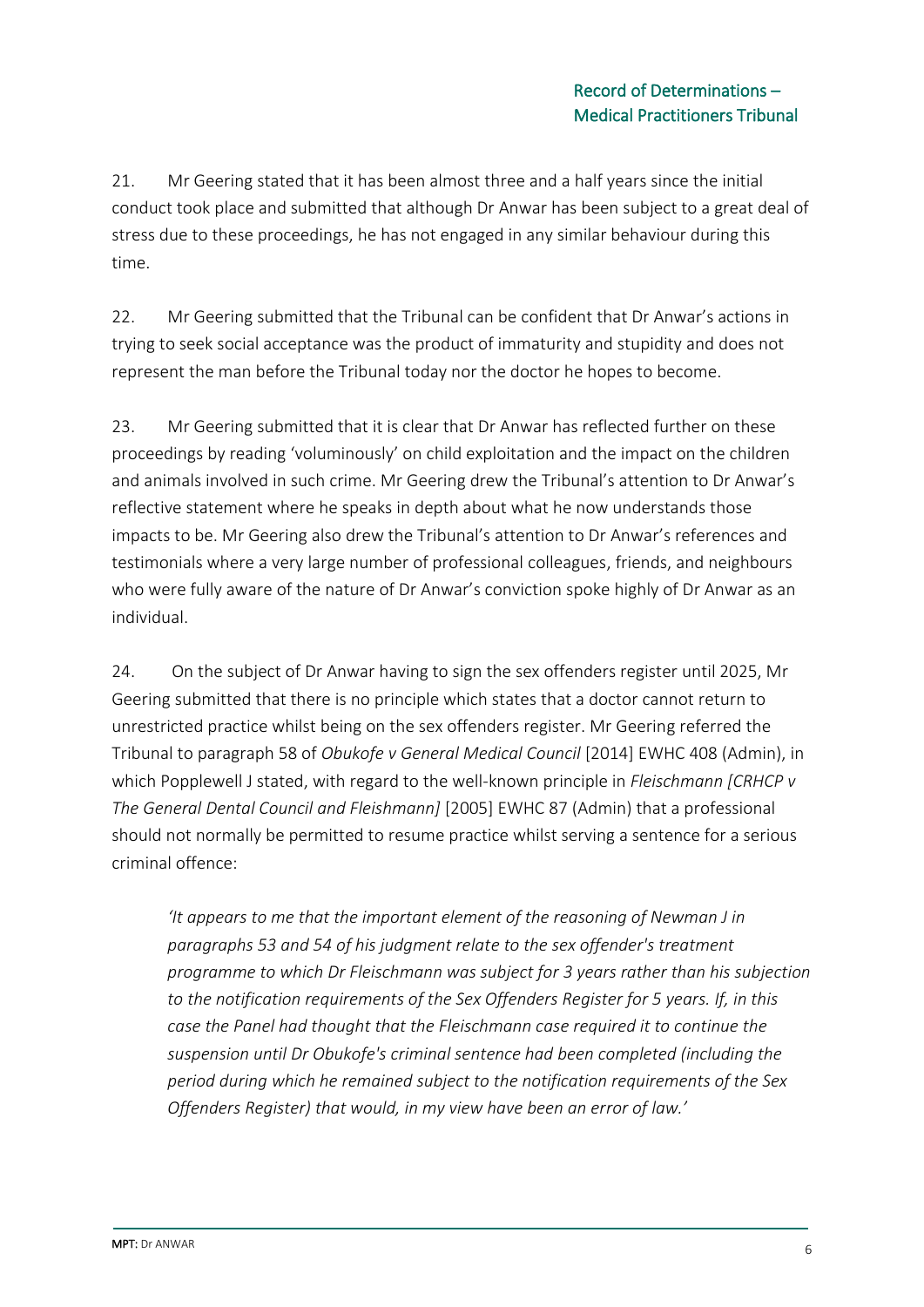25. He emphasised that the requirement to sign the Register was an automatic consequence of the conviction and that it was significant that the sentencing Court had not required Dr Anwar to participate in a treatment or rehabilitation programme. He reminded the Tribunal of the separate but consistent conclusions of Safer Lives, the Probation Service and the DBS. Safer Lives stated:

*'The likelihood of these or similar offences recurring seems slight as common indications of risk are absent – he is able to make and maintain intimate relationships, there is no significant trauma history other than his experience of racism and arrest, and the function of the relevant behaviour does not seem to include sexual interest in the image. Risk factors were likely to have been low, even at the time, and are likely further reduced through Dr Anwar's experience of investigation and his learning and reflection from it'*

The Probation Service assessment stated:

*'Following the application of static general offending risk assessment tools currently used by the National Probation Service, I can confirm that on the Offender Group Reconviction Scale (OGRS 3) tool he is assessed as posing low risk of general reoffending, based on the lack of previous offending. In terms of the risk of serious recidivism, the validated Risk of Serious Recidivism (RSR) assessment tool places him also at a low risk of committing further serious offence.'*

The decision letter from DBS stated

*'XXX.'*

26. He therefore submitted that it would be unlawful for the Tribunal to conclude that Dr Anwar's fitness to practise was impaired solely on the ground that he was a subject to a continuing requirement to sign the Sexual Offenders Register.

27. He further submitted that there is a public interest in Dr Anwar being able to serve the community. Mr Geering stated that any further period of sanction would be disproportionate at this stage, bearing in mind the steps taken by the doctor.

28. In relation to a question from the Tribunal with regard to a requirement for CPD, Mr Geering indicated that he had taken the view that Dr Anwar's recent passing of his necessary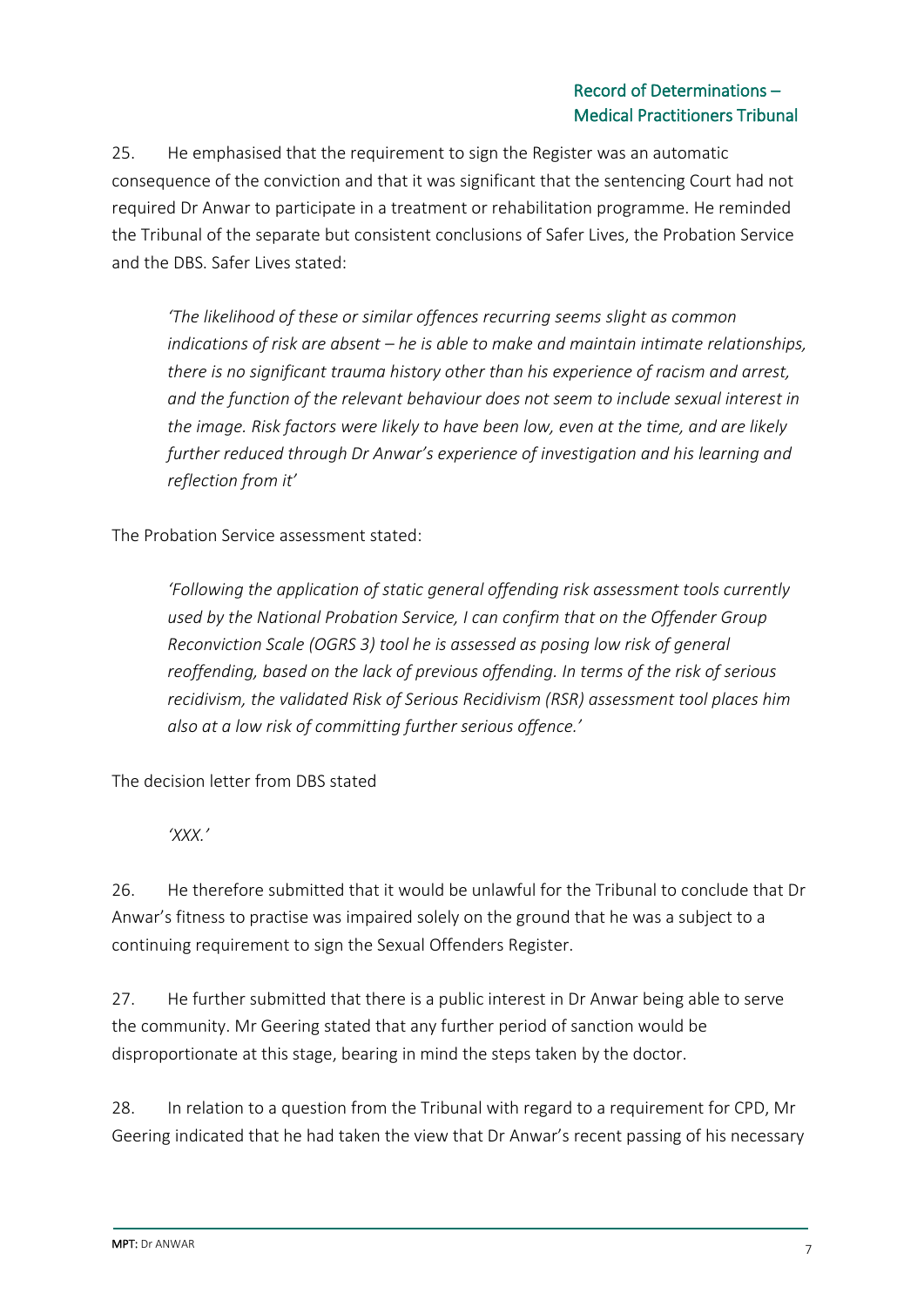examinations was the best evidence of CPD that could be provided and that if Dr Anwar was permitted to return to practice, he would be in the position of a supervised trainee at the most junior level.

# The Relevant Legal Principles

29. In a review case, in practical terms, there is a persuasive burden upon the doctor to demonstrate that all the concerns which have been identified have been adequately addressed, and that remediation has taken place. If so, a Tribunal might then conclude that the doctor's fitness to practise is no longer impaired.

30. The Tribunal reminded itself that the decision in relation to impairment is a matter for the Tribunal's judgement alone. As noted above, the 2021 Tribunal set out the evidence that a future Tribunal may be assisted by. This Tribunal is aware that it is for the doctor to satisfy it that he would be safe to return to unrestricted practice.

31. This Tribunal must determine whether Dr Anwar's fitness to practise is impaired today, taking into account his efforts to remediate his conviction.

## The Tribunal's Determination on Impairment

32. In reaching its decision, the Tribunal bore in mind that its primary responsibility is to the statutory overarching objective which is as follows:

- To protect, promote and maintain the health, safety and well-being of the public;
- To promote and maintain public confidence in the medical profession;
- To promote and maintain proper professional standards and conduct for members of that profession.

33. The Tribunal first considered the evidence put before it in relation to Dr Anwar's continuing professional development. It noted that since his 12 month period of suspension, in order to start his foundation year programme, Dr Anwar has had to retake his exams. The Tribunal took the view that this is good evidence of continuing professional development as he has passed those exams. The Tribunal saw evidence of the assessments into Dr Anwar's competence that had been undertaken.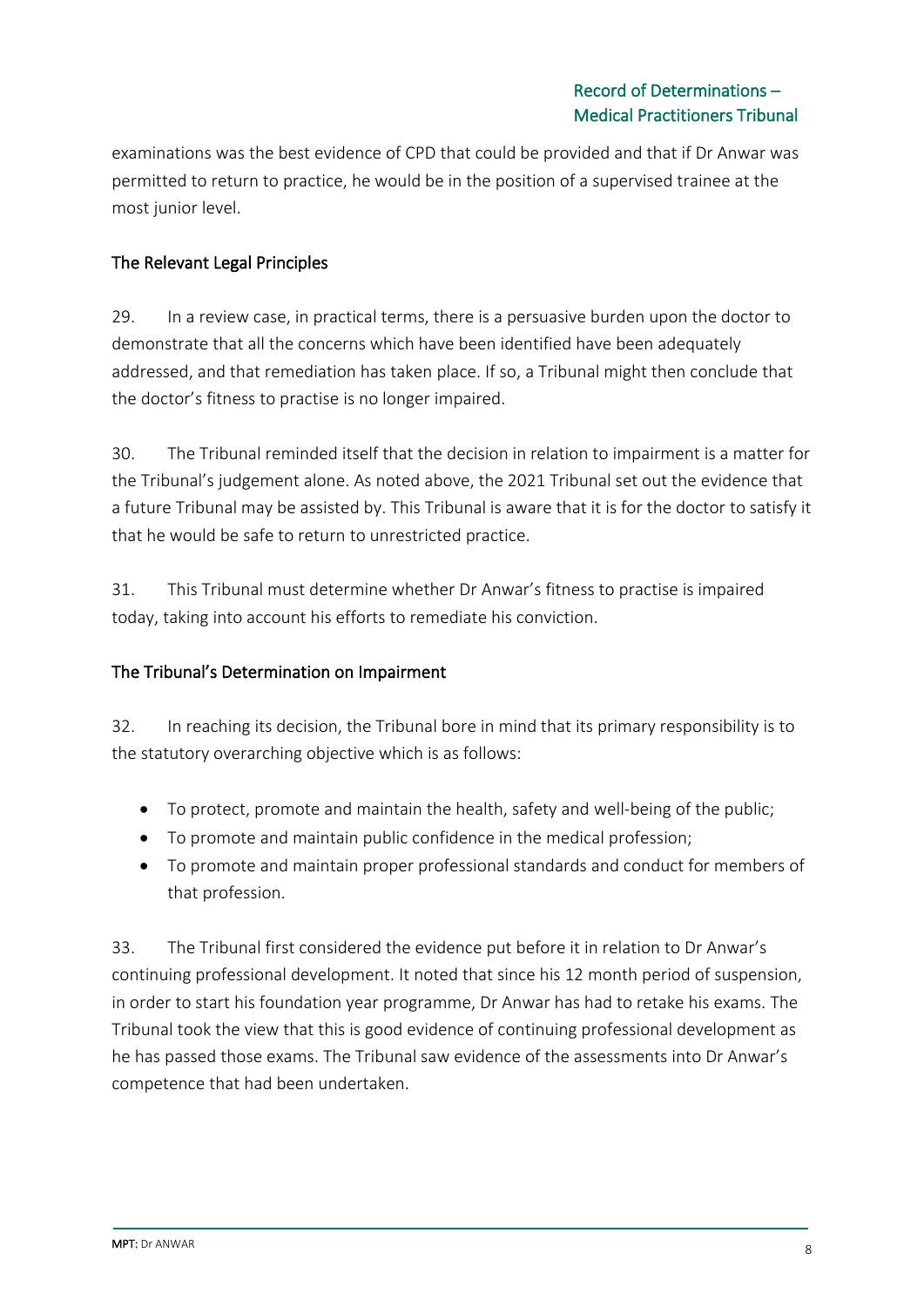34. The Tribunal moved on to consider Dr Anwar's further reflections on the impact of his conviction on the wider public interest. The Tribunal had regard to Dr Anwar's reflective statement where he stated:

*'Through extensive research, reading and synthesizing of journal articles I acquired knowledge and understanding of the devastating impact that such predatory behaviour has on both the child and the animals involved. Gaining an insight into how such behaviour comes to fruition, and the dark acts that contribute to the sickening market of such imagery. Upon continued reflection of my actions, I am utterly ashamed at the fact that the children in such videos which are circulating, have been groomed and coerced into such sickening acts. I am appalled at the thought that this abuse has been instigated by someone close to them. It is sickening to think that such behaviour by the abusers is so methodically pre-calculated. It is clear to see from my reading that the abuse of trust has long-lasting ramifications on the child's mental and physical health. I understand now that the victim struggles to create and maintain both friendships and relationships due to the deep-seated trust issues.'*

#### And

*'I am ashamed that I did not recognise the individuals and animals within those videos as the victims at the time the offences took place, I foolishly viewed the images through the screen of the phone and therefore failed to create an emotional or physical connection to the abuse. This was a glaring oversight, and I failed in my moral obligation to safeguard those from harm, as is my duty as a Doctor. I cannot begin to truly understand the mental anguish thrust upon the victims. The betrayal of trust, and being left with the consequences themselves. I cannot comprehend how an individual would be able to rebuild following their trust being abused in such a traumatic manner. Let alone how they would be able to trust again. I am utterly ashamed that my behaviour and actions perpetuate the market, and have indirectly placed more individuals and animals in danger of predatory behaviour.'*

35. The Tribunal considered that Dr Anwar has now developed an appropriate level of insight into the very damaging impact that images of this kind have upon the children and others involved, and indeed, on the animals concerned.

36. The Tribunal considered Dr Anwar's level of remediation and insight to be all that could be asked of a practitioner in his position and was of the view that at this point in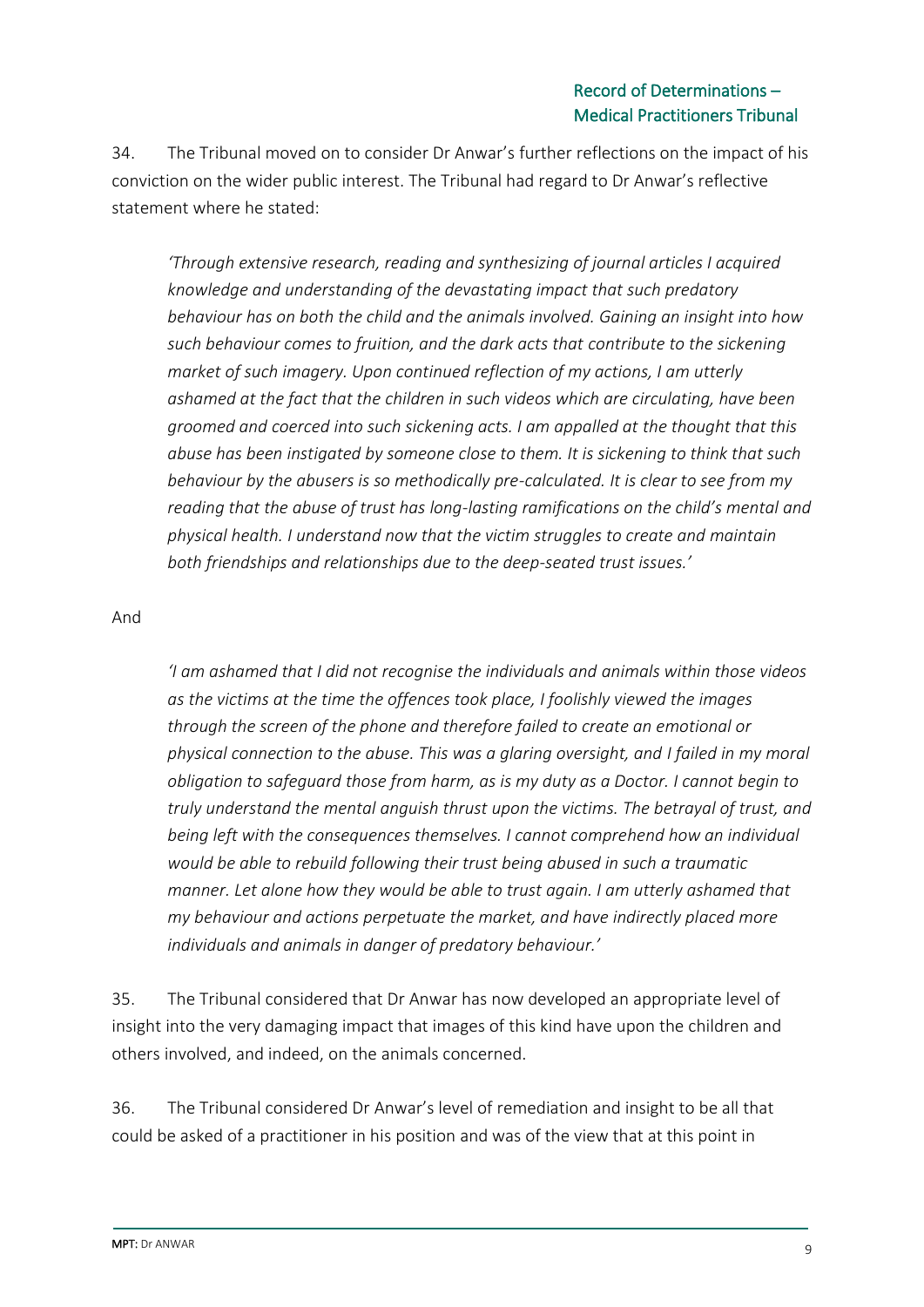proceedings, the risk of Dr Anwar repeating such behaviour was low. This conclusion was consistent with the expert assessments to which reference has already been made. The Tribunal remained concerned in regard to Dr Anwar having to sign the sex offenders register until 2025 and how this feature of the case would impact the public interest.

37. The Tribunal heard separate submissions from both parties on this subject and referred to the 2021 Tribunal's determination and relevant guidance, in particular paragraphs 151-158 of the Sanctions Guidance.

38. On behalf of the GMC Ms Quinton-Carter did not submit that the fact that Dr Anwar would need to continue to sign the Sex Offenders Register until 2025 led inevitably to a finding of current impairment of fitness to practise. She reiterated that the GMC was neutral on the question of impairment and was of the view that any finding of impairment would be on public interest grounds alone. She accepted that Dr Anwar did not pose a future risk and referred the Tribunal to the guidance set out at paragraph 158 of the Sanctions Guidance to the effect that each case needed to be considered on its merits and decisions taken in the light of the particular circumstances relating to the case.

39. Mr Geering reminded the Tribunal of the principle to which he had already referred in *Obukofe.* He told the Tribunal that the requirement to sign the Sex Offenders Register did not involve a particular value judgment but was an automatic part of the sentencing process. It was very important, he reiterated that there was no ongoing requirement to engage in a treatment or rehabilitation programme. He also submitted that the fact that the substantive Tribunal had imposed a period of suspension with a review necessarily gave this reviewing Tribunal a discretion in relation the question of impairment, which included the ability to find, if it was appropriate to do so, that Dr Anwar's fitness to practise was no longer impaired.

40. The Tribunal had regard to the following extracts of the 2021 Tribunal's determination on facts and impairment:

*'The Tribunal also carefully considered the submissions in respect of the risk of repetition of his behaviour. The Tribunal accepts that Dr Anwar has no sexual interest in the images which gave rise to his convictions and these proceedings. It further accepts that since his arrest and conviction he has engaged with relevant professionals and read extensively in seeking to understand what led to his behaviour. The Tribunal notes that Dr Anwar has not sought to be part of such social groups since February*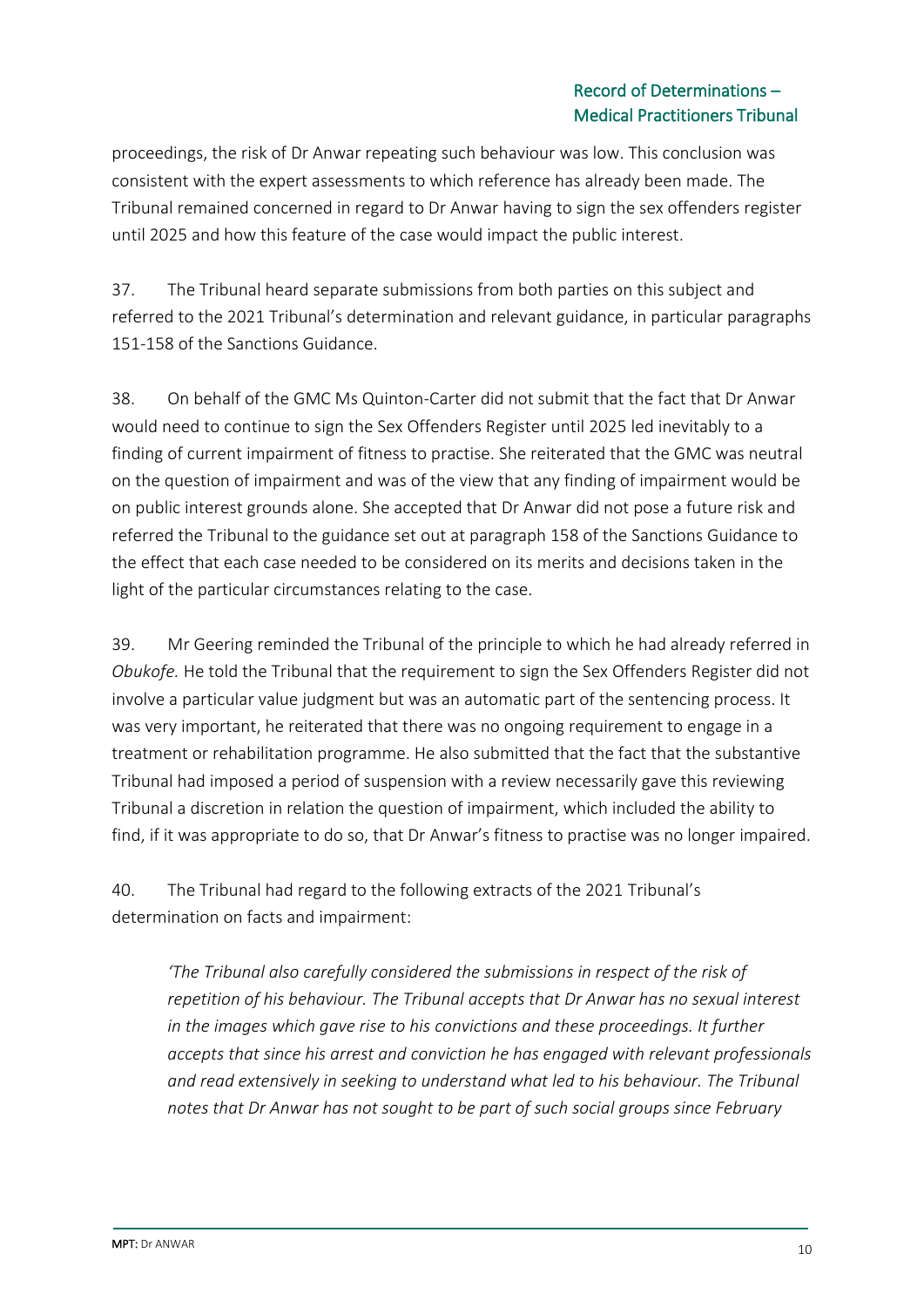*2019, that he has a supportive group of friends as well the support of his family and colleagues and therefore no longer feels socially isolated.* 

*The Tribunal has also had regard to the fact that he is now being open with his friends and family and has said that he is no longer afraid to ask for help. Nevertheless, the Tribunal is concerned as to the risk of repetition in the event that Dr Anwar were to once again be in a situation where he may feel socially isolated and the steps he may take to address those feelings. As such, the Tribunal determined that there is a risk of repetition albeit that the risk is low.* 

*The Tribunal accepts that that Dr Anwar has been candid and open in the giving of his evidence and that the remorse that he has shown is genuine. It notes that Dr Anwar has no previous convictions or cautions or disciplinary findings of any kind and has an abundance of testimonials from a variety of sources attesting to his good character.'*

41. The Tribunal noted that when considering erasing Dr Anwar's name from the medical register, the 2021 Tribunal determined that in the particular circumstances of this case, the sanction of erasure was not necessary to maintain public confidence in the profession or maintain the high standards of the profession. This was due to the following mitigating factors of the case including: the fact that Dr Anwar did not search for the images in question, gained no sexual gratification from viewing the videos; the absence of any sexual interest in children or bestial imagery; there being no evidence of his searching for material of the kind which gave rise to his conviction either before his conviction or since; the behaviour which gave rise to his conviction ceasing prior to police involvement, his insight into his behaviour; the steps taken to remediate; the absence of any sexual offences treatment order; the absence of any repetition of behaviour giving rise to the conviction; the support from his colleagues at the hospital; his expressions of shame, regret and remorse and his evidence that he would act differently were he to find himself in a similar situation.

42. The Tribunal was of the view that a reasonable and fully-informed member of the public, while undoubtedly disturbed by the nature of these convictions, would be prepared to attach some significance to the circumstance that Dr Anwar's initial involvement in such conduct came in the particular context of two WhatsApp group settings and the pressures to which it gave rise at a time when he had not attained his present level of insight. It was also important to recognise the previous findings that Dr Anwar had not himself derived any sexual gratification from the grossly exploitative images in question and had not been required to undertake a treatment or rehabilitation programme.